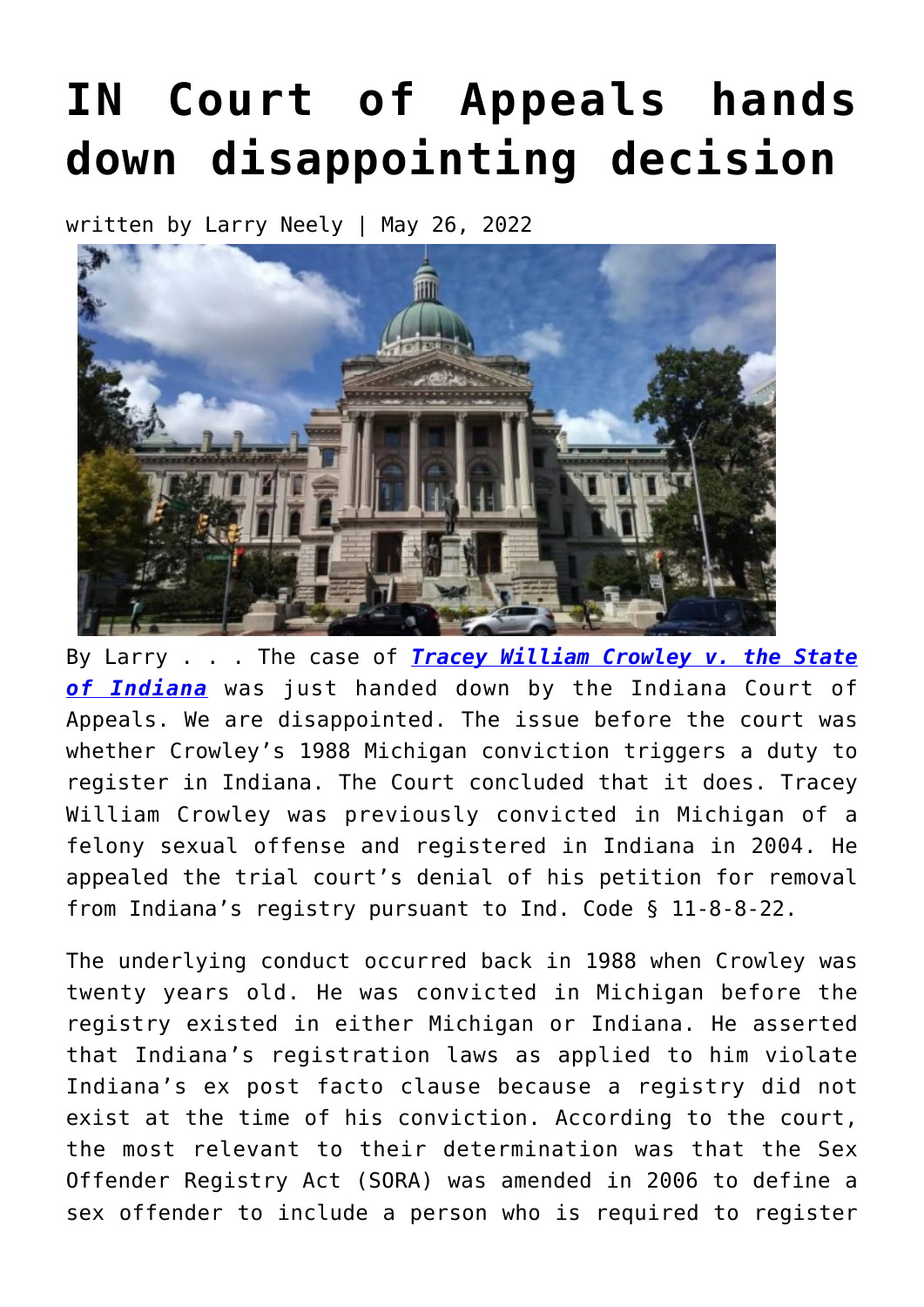in any jurisdiction. See I.C  $\S$  11-8-8-4.5(b)(1); see also I.C. § 11-8-8-5(b)(l). And in 2007 SORA was amended to provide that a person who is required to register in any jurisdiction shall register in Indiana for the period required by the other jurisdiction or the period described in this section, whichever is longer. See I.C. § 11-8-8-19(f). Their explanation is that the law is the law.

It is noteworthy that the Indiana Supreme Court was one of the first courts to find problems with applying registration requirements retroactively. They first ruled against the state in *Wallace v. State*, 905 N.E.2d 371 back in 2009 and again in *Gonzalez v. State,* 980 N.E.2d 312 decided in 2013. In Wallace, an offender who had pled guilty in 1989 and completed his sentence and probation in 1992 – two years prior to the enactment of Indiana's SORA in 1994 — argued that the Act as applied to him violated Indiana's ex post facto clause. The Wallace Court held that Richard Wallace was charged, convicted, and served the sentence for his crime before the statutes collectively referred to as the Indiana Sex Offender Registration Act were enacted. They stated, "We conclude that as applied to Wallace, the Act violates the prohibition on ex post facto laws contained in the Indiana Constitution because it imposes burdens that have the effect of adding punishment beyond that which could have been imposed when his crime was committed." See *Wallace v. State*, 905 N.E.2d at 384.

In this case, Crowley's offense occurred before the creation of the registry in Michigan or Indiana. The State moved to dismiss or deny Crowley's petition, arguing that application of the relevant registration laws, and in particular the "other jurisdiction" requirement, to Crowley does not constitute ex post facto punishment. The State relied in large part on a pair of Indiana Supreme Court decisions. *Tyson v. State*, 51 N.E.3d 88 (2016), and *State v. Zerbe*, 50 N.E.3d 368 (2016), which challenged the retroactive application of the Act's 2006-07 "other jurisdiction" requirement that a person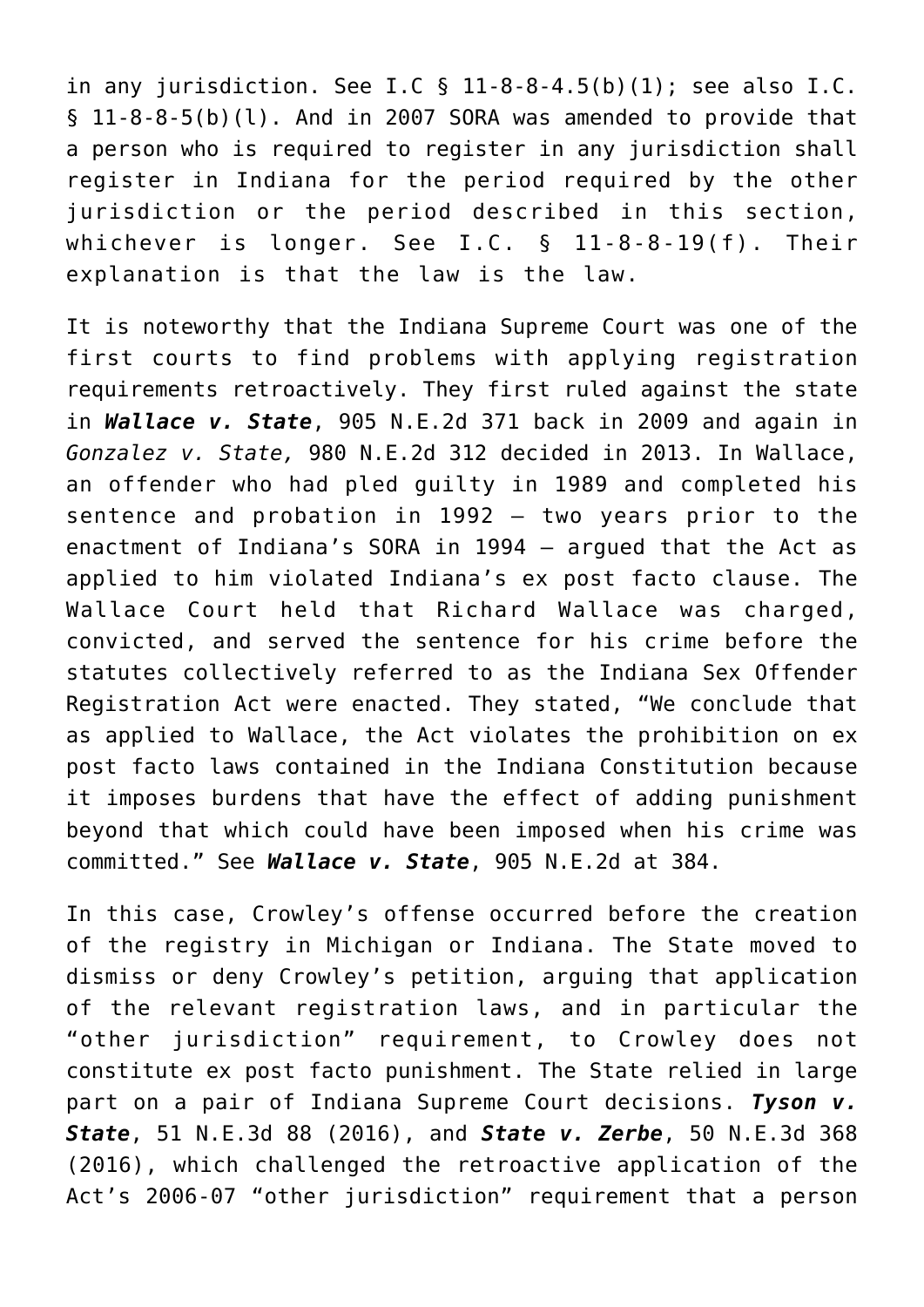with an out-of-state registration requirement must register in Indiana upon arrival. The Court in both of those cases concluded that the effect of registering in Indiana upon moving here was, effectively, maintaining an out-of-state registration and thus not punitive, regardless of when or where the registrable crime had been committed. The Zerbe Court explained, "it is not Zerbe's crime that triggers his obligation to register as a sex offender in Indiana; rather it is his Michigan registry requirement that does so." See *State v. Zerbe*, 50 N.E.3d at 370.

In *Hope v. Commissioner of Indiana Department of Correction,* the Seventh Circuit Court of Appeals addressed claims by six registrants who relocated to Indiana. They filed for declaratory and injunctive relief, arguing that Indiana's SORA violates their right to travel under the Privileges or Immunities Clause, their right to equal protection under the Fourteenth Amendment, and the prohibition on ex post facto laws in the United States Constitution. The District Court granted relief to plaintiff-offenders on all claims, enjoining Indiana from requiring them to register, and the State appealed. Like Crowley, at least one offender had a registry obligation in another state but moved to Indiana before the 2006-07 "other jurisdiction" amendments. Ultimately, a divided panel of the Seventh Circuit Court of Appeals concluded that *Wallace* prevents the State from requiring a new resident to register under the "other jurisdiction" provisions of the Act if the new resident committed the crime before Indiana adopted the other jurisdiction requirements in 2006-07. On rehearing en banc, the Seventh Circuit, in a divided opinion, reversed the victory. *See Hope v. Comm'r of Ind. Dept. of Correction*, 9 F.4th 513, 519 (7th Cir. 2021) (Hope II). The Hope II Court acknowledged that under *Wallace*, if an offender was under no registration requirement prior to SORA's passage, imposing a registration requirement in the first instance is impermissibly punitive. However, if another state previously subjected a pre-SORA offender to a registration requirement,